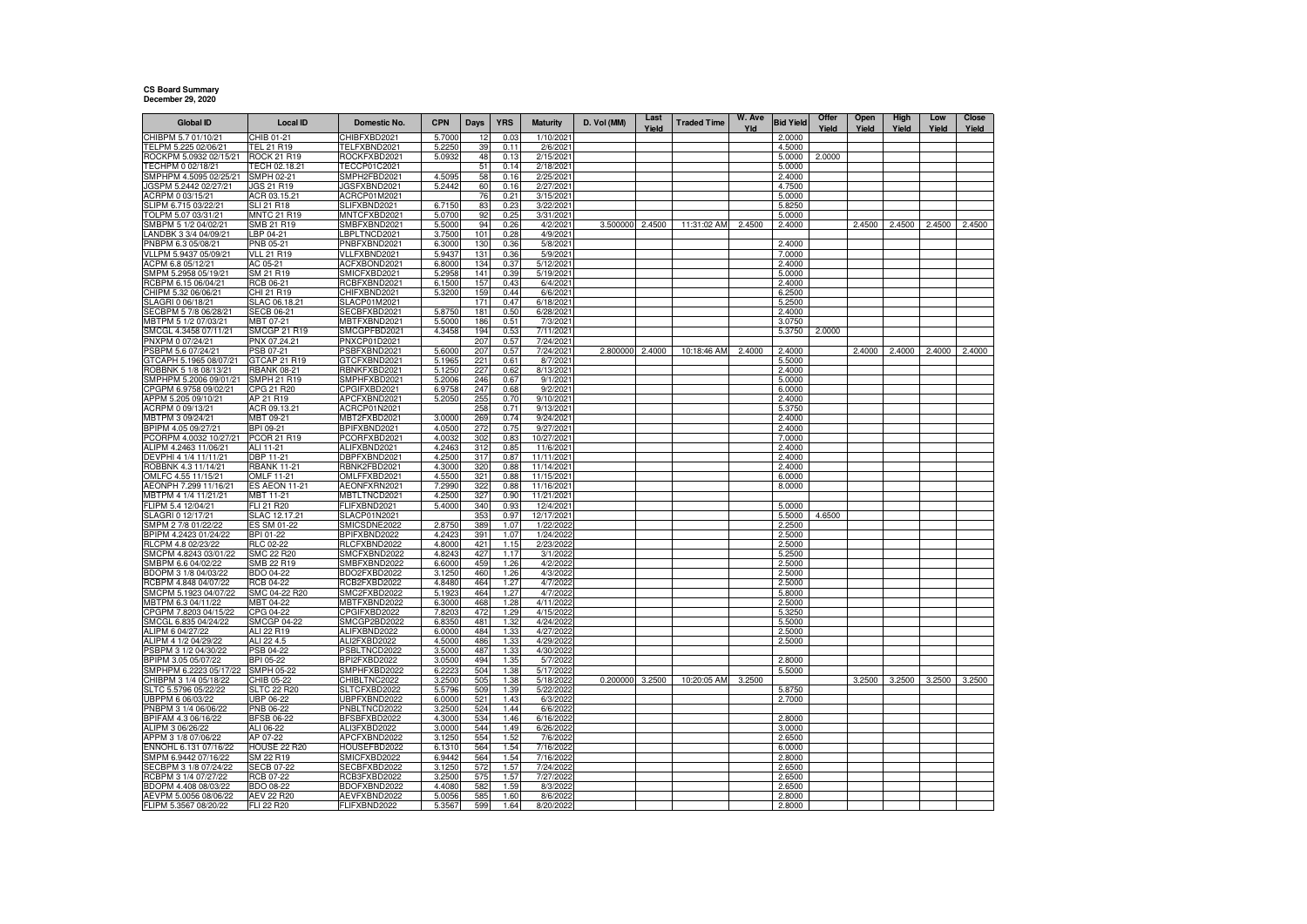| <b>Global ID</b>                              | <b>Local ID</b>                  | Domestic No.                 | <b>CPN</b>       | Days         | <b>YRS</b>       | <b>Maturity</b>         | D. Vol (MM)           | Last<br>Yield    | <b>Traded Time</b>        | W. Ave<br>Yld    | <b>Bid Yield</b> | Offer<br>Yield | Open<br>Yield    | High<br>Yield    | Low<br>Yield     | <b>Close</b><br>Yield |
|-----------------------------------------------|----------------------------------|------------------------------|------------------|--------------|------------------|-------------------------|-----------------------|------------------|---------------------------|------------------|------------------|----------------|------------------|------------------|------------------|-----------------------|
| EWPM 4 09/21/22                               | EW 09-22                         | EWBLTNCD2022                 | 4.0000           | 63           | 1.7 <sup>′</sup> | 9/21/202                |                       |                  |                           |                  |                  |                |                  |                  |                  |                       |
| ENNOHL 4.05 10/14/22                          | ES HOUSE 10-22                   | HOUSESDN2022                 | 4.0500           | 654          | 1.79             | 10/14/2022              |                       |                  |                           |                  | 4.0500           |                |                  |                  |                  |                       |
| CHIBPM 2 3/4 10/22/22                         | CHIB 10-22                       | CHIBFXBD2022                 | 2.7500           | 662          | 1.81             | 10/22/2022              |                       |                  |                           |                  | 3.1500           |                |                  |                  |                  |                       |
| PNBPM 3 3/4 10/27/22<br>AUBPM 4 5/8 11/07/22  | PNB 10-22<br>AUB 11-22           | PNB2LTNC2022<br>AUBFXBND2022 | 3.7500<br>4.6250 | 667<br>678   | 1.83<br>1.86     | 10/27/2022<br>11/7/2022 | 2.800000              | 2.9000           | 11:16:51 AM               | 2.9000           | 2,9000           |                | 2.9000           | 2.9000           | 2.9000           | 2.9000                |
| RCBPM 4.426 11/13/22                          | <b>RCB 11-22</b>                 | RCBFXBND2022                 | 4.4260           | 684          | 1.87             | 11/13/2022              |                       |                  |                           |                  | 2.9000           |                |                  |                  |                  |                       |
| LANDBK 2.5872 11/17/22                        | LBP 11-22                        | LBPFXBND2022                 | 2.5872           | 688          | 1.88             | 11/17/2022              |                       |                  |                           |                  | 2.6000           |                |                  |                  |                  |                       |
| CHIBPM 3.65 12/02/22                          | CHIB 12-22                       | CHIB2LTN2022                 | 3.6500           | 703          | 1.93             | 12/2/2022               |                       |                  |                           |                  |                  |                |                  |                  |                  |                       |
| DEVPHI 2 1/2 12/11/22                         | <b>DBP 12-22</b>                 | DBPFXBND2022                 | 2.5000           | 712          | 1.95             | 12/11/2022              |                       |                  |                           |                  | 2.5000           |                |                  |                  |                  |                       |
| ROBBNK 4 1/8 12/16/22                         | <b>RBANK 12-22</b>               | RBANKLTN2022                 | 4.1250           | 717          | 1.96             | 12/16/2022              |                       |                  |                           |                  |                  |                |                  |                  |                  |                       |
| SMCGL 5 3/8 12/22/22                          | <b>SMCGP 22 R20</b>              | SMCGPFBD2022                 | 5.3750           | 723          | 1.98             | 12/22/2022              | 1.700000              | 3.6250           | 11:12:06 AM               | 3.6250           | 6,5000           |                | 3.6250           | 3.6250           | 3.6250           | 3.6250                |
| FLIPM 5.0496 01/07/23<br>PSBPM 4 1/2 02/04/23 | CPI 01-23 R20<br>PSB 02-23       | CPIFXBND2023<br>PSBFXBND2023 | 5.0496<br>4.5000 | 739<br>767   | 2.02<br>2.10     | 1/7/2023<br>2/4/2023    |                       |                  |                           |                  | 5.2500<br>4.5000 |                |                  |                  |                  |                       |
| RCBPM 3 3/4 02/11/23                          | RCB 02-23                        | RCBLTNCD2023                 | 3.7500           | 774          | 2.12             | 2/11/2023               |                       |                  |                           |                  |                  |                |                  |                  |                  |                       |
| BDOPM 3 5/8 02/18/23                          | BDO 02-23                        | BDOLTNCD2023                 | 3.6250           | 781          | 2.14             | 2/18/2023               |                       |                  |                           |                  |                  |                |                  |                  |                  |                       |
| EWPM 4 1/2 02/21/23                           | EW 02-23                         | EWBFXBND2023                 | 4.5000           | 784          | 2.15             | 2/21/2023               |                       |                  |                           |                  | 4.5000           |                |                  |                  |                  |                       |
| GTCAPH 5.0937 02/27/23                        | GTCAP 23 R20                     | GTCFXBND2023                 | 5.0937           | 790          | 2.16             | 2/27/2023               |                       |                  |                           |                  | 5.6250           |                |                  |                  |                  |                       |
| SMPHPM 5.663 03/01/23                         | SMPH 23 R21                      | SMPHFXBD2023                 | 5.6630           | 792          | 2.17             | 3/1/202                 |                       |                  |                           |                  | 5.5000           |                |                  |                  |                  |                       |
| SMCPM 6 1/4 03/19/23                          | SMC 23 R21                       | SMCFXBND2023                 | 6.2500           | 810          | 2.22             | 3/19/202                |                       |                  |                           |                  | 3.4000           |                |                  |                  |                  |                       |
| MBTPM 4 1/2 04/24/23<br>PNBPM 3 7/8 04/26/23  | MBT 04-23<br>PNB 04-23           | MBTFXBND2023<br>PNBLTNCD2023 | 4.5000<br>3.8750 | 846<br>848   | 2.32<br>2.32     | 4/24/2023<br>4/26/2023  |                       |                  |                           |                  | 3.4000           |                |                  |                  |                  |                       |
| EDCPM 4.7312 05/03/23                         | EDC 23 R19                       | EDCFXBND2023                 | 4.7312           | 855          | 2.34             | 5/3/2023                |                       |                  |                           |                  | 3.4000           |                |                  |                  |                  |                       |
| SECBPM 3 7/8 05/08/23                         | <b>SECB 05-23</b>                | SECBLTNC2023                 | 3.8750           | 860          | 2.36             | 5/8/2023                |                       |                  |                           |                  |                  |                |                  |                  |                  |                       |
| BPIPM 3 3/4 05/24/23                          | BPI 05-23                        | BPILTNCD2023                 | 3.7500           | 876          | 2.40             | 5/24/2023               |                       |                  |                           |                  |                  |                |                  |                  |                  |                       |
| ACPM 3.92 07/07/23                            | AC 23 R22                        | ACFXBOND2023                 | 3.9200           | 920          | 2.52             | 7/7/2023                |                       |                  |                           |                  | 4.3250           |                |                  |                  |                  |                       |
| SMCGL 4.7575 07/11/23                         | SMCGP 23 R21                     | SMCGPFBD2023                 | 4.7575           | 924          | 2.53             | 7/11/2023               |                       |                  |                           |                  | 4.8500           |                |                  |                  |                  |                       |
| GLOPM 5.2792 07/17/23                         | GLO 23 R20                       | GLOFXBND2023                 | 5.2792           | 930          | 2.55             | 7/17/2023               |                       |                  |                           |                  | 3.4000           |                |                  |                  |                  |                       |
| RLCPM 3.683 07/17/23<br>SMCGL 6 3/4 08/17/23  | RLC 07-23<br>SMCGP 08-23 R21     | RLCFXBND2023<br>SMCGP2BD2023 | 3.6830<br>6.7500 | 930<br>961   | 2.55<br>2.63     | 7/17/2023<br>8/17/2023  | 1.000000              | 4.8000           | 10:36:23 AM               | 4.8000           | 3.3000<br>5.7000 |                | 4.8000           | 4.8000           | 4.8000           | 4.8000                |
| UBPPM 4 3/8 08/21/23                          | UBP 08-23                        | JBPLTNCD2023                 | 4.3750           | 965          | 2.64             | 8/21/2023               |                       |                  |                           |                  |                  |                |                  |                  |                  |                       |
| MBTPM 3 1/2 09/19/23                          | MBT 09-23                        | <b>MBTLTNCD2023</b>          | 3.5000           | 994          | 2.72             | 9/19/2023               |                       |                  |                           |                  |                  |                |                  |                  |                  |                       |
| ALIPM 7.0239 10/05/23                         | ALI 23 R21                       | ALI2FXBD2023                 | 7.0239           | 1010         | 2.77             | 10/5/2023               |                       |                  |                           |                  | 5.2500           |                |                  |                  |                  |                       |
| ALIPM 3.8915 10/07/23                         | ALI 23 R22                       | ALIFXBND2023                 | 3.8915           | 1012         | 2.77             | 10/7/2023               |                       |                  |                           |                  | 4.3250           |                |                  |                  |                  |                       |
| PCORPM 4.5219 10/27/23                        | <b>PCOR 23 R21</b>               | PCORFXBD2023                 | 4.5219           | 1032         | 2.83             | 10/27/202               |                       |                  |                           |                  | 5.7500           |                |                  |                  |                  |                       |
| DELMPI 3.484 10/30/23                         | DMPI 10-23                       | DMPIFXBD2023                 | 3.4840           | 1035         | 2.83             | 10/30/2023              | 0.100000              | 3.4840           | 2:14:48 PM                | 3.4840           | 3.5000           |                | 3.4840           | 3.4840           | 3.4840           | 3.4840                |
| SECBPM 4 1/2 11/02/23<br>BDOPM 4 3/8 11/07/23 | <b>SECB 11-23</b><br>BDO 11-23   | SECB2LTN2023<br>BDO2LTNC2023 | 4.5000<br>4.3750 | 1038<br>1043 | 2.84<br>2.86     | 11/2/2023<br>11/7/2023  | 31.000000<br>0.500000 | 4.5000<br>3.2500 | 2:32:57 PM<br>10:32:46 AM | 4.5000<br>3.2500 |                  |                | 4.5000<br>3.2500 | 4.5000<br>3.2500 | 4.5000<br>3.2500 | 4.5000<br>3.2500      |
| FLIPM 5.4333 11/08/23                         | FLI 23 R20                       | FLIFXBND2023                 | 5.4333           | 1044         | 2.86             | 11/8/2023               |                       |                  |                           |                  | 5.3750           |                |                  |                  |                  |                       |
| AEONPH 7.695 11/16/23                         | <b>ES AEON 11-23</b>             | AEONFXRN2023                 | 7.6950           | 1052         | 2.88             | 11/16/2023              |                       |                  |                           |                  | 8.2500           |                |                  |                  |                  |                       |
| AEVPM 2.8403 11/16/23                         | AEV 11-23                        | AEV2FXBD2023                 | 2.8403           | 1052         | 2.88             | 11/16/2023              |                       |                  |                           |                  | 2.9000           |                |                  |                  |                  |                       |
| FLIPM 3.3353 11/18/23                         | FLI 11-23                        | FLI2FXBD2023                 | 3.3353           | 1054         | 2.89             | 11/18/2023              |                       |                  |                           |                  | 3.3000           |                |                  |                  |                  |                       |
| AEVPM 4.6188 11/21/23                         | AEV 23 R20                       | AEVFXBND2023                 | 4.6188           | 1057         | 2.89             | 11/21/2023              |                       |                  |                           |                  | 5.3750           |                |                  |                  |                  |                       |
| EWPM 4 5/8 12/07/23                           | EW 12-23                         | EWBLTNCD2023                 | 4.6250           | 1073         | 2.94             | 12/7/2023               |                       |                  |                           |                  |                  |                |                  |                  |                  |                       |
| SMPM 5.159 12/09/23<br>UBPPM 2 3/4 12/09/23   | SM 23 R21<br>UBP 12-23           | SMICFXBD2023<br>JBPFXBND2023 | 5.1590<br>2.7500 | 1075<br>1075 | 2.94<br>2.94     | 12/9/2023<br>12/9/2023  |                       |                  |                           |                  | 3.4000<br>2.7500 |                |                  |                  |                  |                       |
| VLLPM 8 12/21/23                              | <b>VLL 23 R21</b>                | VLLFXBND2023                 | 8.0000           | 1087         | 2.98             | 12/21/2023              |                       |                  |                           |                  | 6.3250           |                |                  |                  |                  |                       |
| CHIBPM 4.55 01/12/24                          | CHIB 01-24                       | CHIBLTNC2024                 | 4.5500           | 1109         | 3.04             | 1/12/2024               | 5.000000              | 4.8000           | 10:55:47 AM               | 4.8000           |                  |                | 4.8000           | 4.8000           | 4.8000           | 4.8000                |
| ROBBNK 4 7/8 01/16/24                         | <b>RBANK 01-24</b>               | RBANKLTN2024                 | 4.8750           | 1113         | 3.05             | 1/16/2024               |                       |                  |                           |                  |                  |                |                  |                  |                  |                       |
| FDCPM 6.1458 01/24/24                         | FDC 24 R21                       | FDCFXBND2024                 | 6.1458           | $112 -$      | 3.07             | 1/24/2024               |                       |                  |                           |                  | 5.3750           |                |                  |                  |                  |                       |
| APPM 7.5095 01/25/24                          | AP 24 R22                        | APCFXBND2024                 | 7.5095           | 1122         | 3.07             | 1/25/2024               |                       |                  |                           |                  | 4.6500           |                |                  |                  |                  |                       |
| ALIPM 5 01/30/24                              | ALI 24 R20<br><b>TEL 24 R21</b>  | ALIFXBND2024                 | 5.0000           | 1127<br>1134 | 3.09<br>3.11     | 1/30/2024               | 2.000000              | 4.2000           | 9:52:39 AM                | 4.2000           | 3.5000<br>5.5000 |                | 4.2000           | 4.2000           | 4.2000           | 4.2000                |
| TELPM 5.2813 02/06/24<br>PSBPM 5 02/09/24     | PSB 02-24                        | TELFXBND2024<br>PSBLTNCD2024 | 5.2813<br>5.0000 | 1137         | 3.11             | 2/6/2024<br>2/9/2024    |                       |                  |                           |                  |                  |                |                  |                  |                  |                       |
| JGSPM 5.3 02/27/24                            | <b>JGS 24 R20</b>                | JGSFXBND2024                 | 5.3000           | 1155         | 3.16             | 2/27/2024               |                       |                  |                           |                  | 5.5000           |                |                  |                  |                  |                       |
| SMCPM 5.284 03/01/24                          | <b>SMC 24 R22</b>                | SMCFXBND2024                 | 5.2840           | 1158         | 3.17             | 3/1/2024                |                       |                  |                           |                  | 6.6500           |                |                  |                  |                  |                       |
| STIEPM 5.8085 03/23/24                        | STIESG 24 R22                    | STIGFXBD2024                 | 5.8085           | 1180         | 3.23             | 3/23/2024               |                       |                  |                           |                  | 8.8500           |                |                  |                  |                  |                       |
| MEGPM 5.3535 03/28/24                         | MEG 24 R22                       | MEGFXBND2024                 | 5.3535           | 1185         | 3.24             | 3/28/2024               |                       |                  |                           |                  | 4.0000           |                |                  |                  |                  |                       |
| RCBPM 5 1/2 03/28/24                          | RCB 03-24                        | RCBLTNCD2024                 | 5.5000           | 1185         | 3.24             | 3/28/2024               |                       |                  |                           |                  |                  |                |                  |                  |                  |                       |
| TOLPM 5 1/2 03/31/24                          | <b>MNTC 24 R21</b><br>SMB 24 R21 | MNTCFXBD2024                 | 5.5000<br>6.0000 | 1188<br>1190 | 3.25<br>3.26     | 3/31/2024<br>4/2/2024   |                       |                  |                           |                  | 4.5000<br>5.5000 |                |                  |                  |                  |                       |
| SMBPM 6 04/02/24<br>SMPM 3.3613 04/02/24      | SM 04-24                         | SMBFXBND2024<br>SMIC2FBD2024 | 3.3613           | 1190         | 3.26             | 4/2/2024                |                       |                  |                           |                  | 3.4000           |                |                  |                  |                  |                       |
| MBTPM 5 3/8 04/04/24                          | MBT 04-24                        | MBT2LTNC2024                 | 5.3750           | 1192         | 3.26             | 4/4/2024                |                       |                  |                           |                  |                  |                |                  |                  |                  |                       |
| PBC 5 5/8 04/08/24                            | <b>PBCOM 04-24</b>               | PBCOMLTN2024                 | 5.6250           | 1196         | 3.27             | 4/8/2024                |                       |                  |                           |                  |                  |                |                  |                  |                  |                       |
| PCORPM 7.8183 04/19/24                        | <b>PCOR 24 R22</b>               | PCORFXBD2024                 | 7.8183           | 1207         | 3.31             | 4/19/2024               |                       |                  |                           |                  | 5.2500           |                |                  |                  |                  |                       |
| SMCGL 7.1783 04/24/24                         | SMCGP 04-24 R22                  | SMCGP2BD2024                 | 7.1783           | 1212         | 3.32             | 4/24/2024               |                       |                  |                           |                  | 6.3750           |                |                  |                  |                  |                       |
| SMPHPM 5.1683 05/18/24                        | SMPH 05-24 R22                   | SMPH2FBD2024                 | 5.1683           | 1236         | 3.38             | 5/18/2024               |                       |                  |                           |                  | 3.8000           |                |                  |                  |                  |                       |
| SMPM 5.6125 05/19/24                          | SM 24 R21<br><b>AEV 24 R23</b>   | SMICFXBD2024                 | 5.6125           | 1237         | 3.39<br>3.47     | 5/19/2024               |                       |                  |                           |                  | 5.8750           |                |                  |                  |                  |                       |
| AEVPM 6.0157 06/18/24<br>MBTPM 3 7/8 07/20/24 | MBT 07-24                        | AEVFXBND2024<br>MBTLTNCD2024 | 6.0157<br>3.8750 | 1267<br>1299 | 3.56             | 6/18/2024<br>7/20/2024  |                       |                  |                           |                  | 5.2500           |                |                  |                  |                  |                       |
| DDPM 6.0952 07/21/24                          | <b>DD 24 R22</b>                 | DDFXBOND2024                 | 6.095            | 1300         | 3.56             | 7/21/2024               | 17.000000             | 4.8750           | 11:38:58 AM               | 4.8750           | 8.0000           | 4.8750         | 4.8750           | 4.8750           | 4.8750           | 4.8750                |
| GTCAPH 5 5/8 08/07/24                         | GTCAP 24 R21                     | GTCFXBND2024                 | 5.6250           | 1317         | 3.61             | 8/7/2024                |                       |                  |                           |                  | 6.0000           |                |                  |                  |                  |                       |
| VLLPM 5.7512 08/08/24                         | <b>VLL 24 R23</b>                | VLLFXBND2024                 | 5.7512           | 1318         | 3.61             | 8/8/2024                |                       |                  |                           |                  | 6.4500           |                |                  |                  |                  |                       |
| PNBPM 5 3/4 08/27/24                          | PNB 08-24                        | PNBLTNCD2024                 | 5.7500           | 1337         | 3.66             | 8/27/2024               |                       |                  |                           |                  |                  |                |                  |                  |                  |                       |